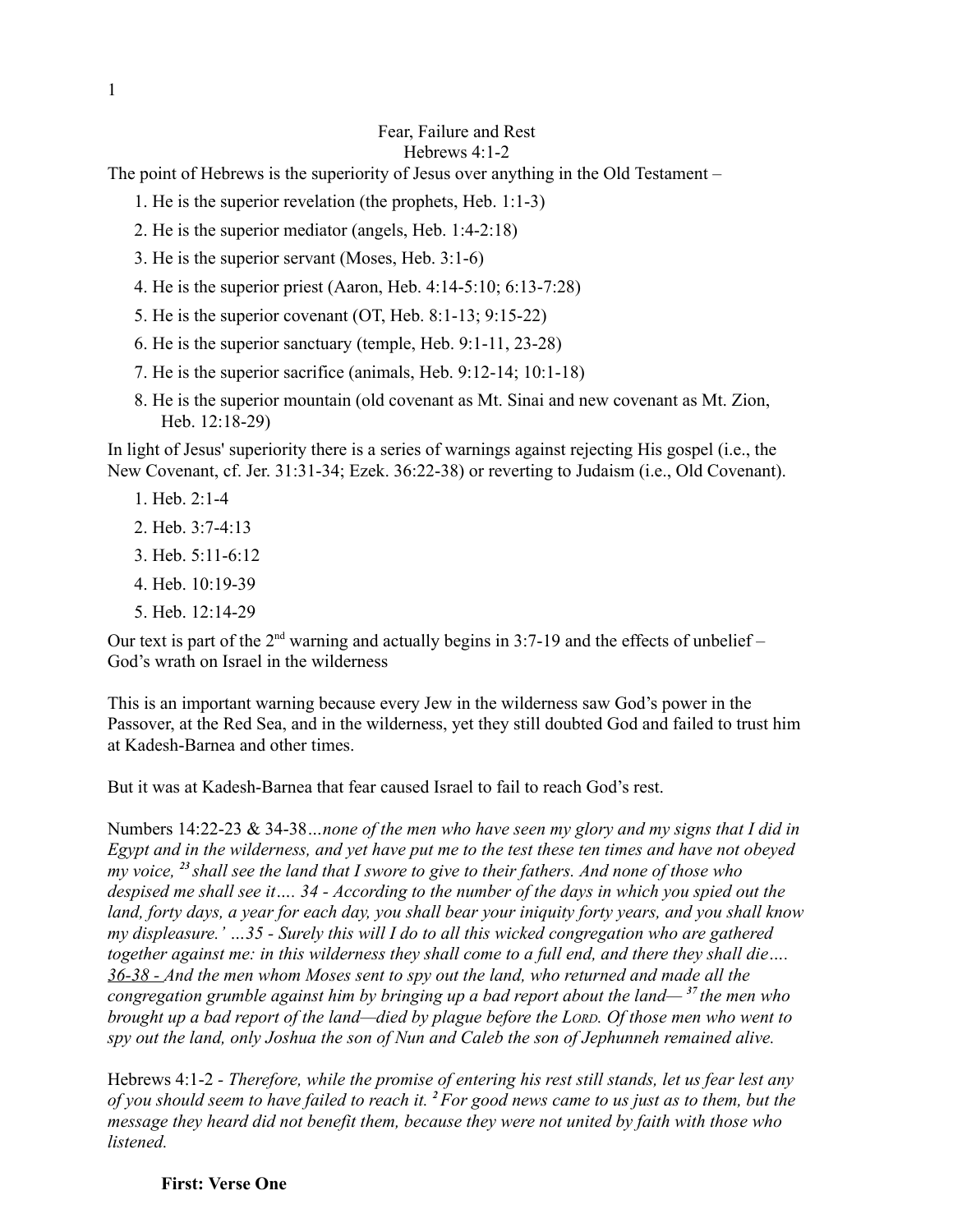## *1 - Therefore, while the promise of entering his rest still stands, let us fear lest any of you should seem to have failed to reach it.*

### a) Fear

# *"fear" = "phobeo" = to put to flight, to flee*

Fear is also translated 'take care' or 'beware.' The verb is in the passive indicating that fear should overtake or overwhelm us. It is not something we cause but something that happens to us when we contemplate missing out on salvation in light of what happened to Israel in the wilderness

Other versions (I'm using the ESV) begin with *"Let us fear…"* because the emphasis is on the warning.

The Bible mentions two specific types of fear. The first type is beneficial and is to be encouraged. The second type is a detriment and is to be overcome. The first type of fear is fear of the Lord. This type of fear does not necessarily mean to be afraid of something. Rather, it is a reverential awe of God, a reverence for His power and glory. However, it is also a proper respect for His wrath and anger. In other words, the fear of the Lord is a total acknowledgement of all that God is, which comes through knowing Him and His attributes.

The fear of the Lord brings many blessings and benefits.

Proverbs 28:14 - *"Blessed is the one who fears the Lord always, but whoever hardens his heart will fall into calamity.*

Philippians 2:12-13 - *"Work out your own salvation with fear and trembling, for it is God who works in you."*

Hebrews 10:31 - "*It is a frightening thing to fall into the hands of the living God"*

Hebrews 12:29 - *"And thus let us offer to God acceptable worship, with reverence and awe, for our God is a consuming fire"*

- It is the beginning of wisdom and leads to good understanding (Psalm 111:10).
- Only fools despise wisdom and discipline (Proverbs 1:7).
- The fear of the Lord leads to life, rest, peace, and contentment (Proverbs 19:23).
- Fear is the fountain and life (Proverbs 14:27)
- Fear provides a security and a place of safety for us (Proverbs 14:26).

## *1 - Therefore, while the promise of entering his rest still stands, let us fear lest any of you should seem to have failed to reach it. –* **Where are you failing to fear God first and most?**

*b) Rest = katapausis* = ceasing from work or action.

When we fear the Lord, we can rest.

Matthew 10:28-33 - *And do not fear those who kill the body but cannot kill the soul. Rather fear him who can destroy both soul and body in hell. <sup>29</sup>Are not two sparrows sold for a penny? And not one of them will fall to the ground apart from your Father. <sup>30</sup>But even the hairs of your head are all numbered. <sup>31</sup>Fear not, therefore; you are of more value than many sparrows. <sup>32</sup>So everyone who acknowledges me before men, I also will acknowledge before my Father who is in heaven, <sup>33</sup>but whoever denies me before men, I also will deny before my Father who is in heaven.*

Romans 8:28-35 - *And we know that for those who love God all things work together for good,*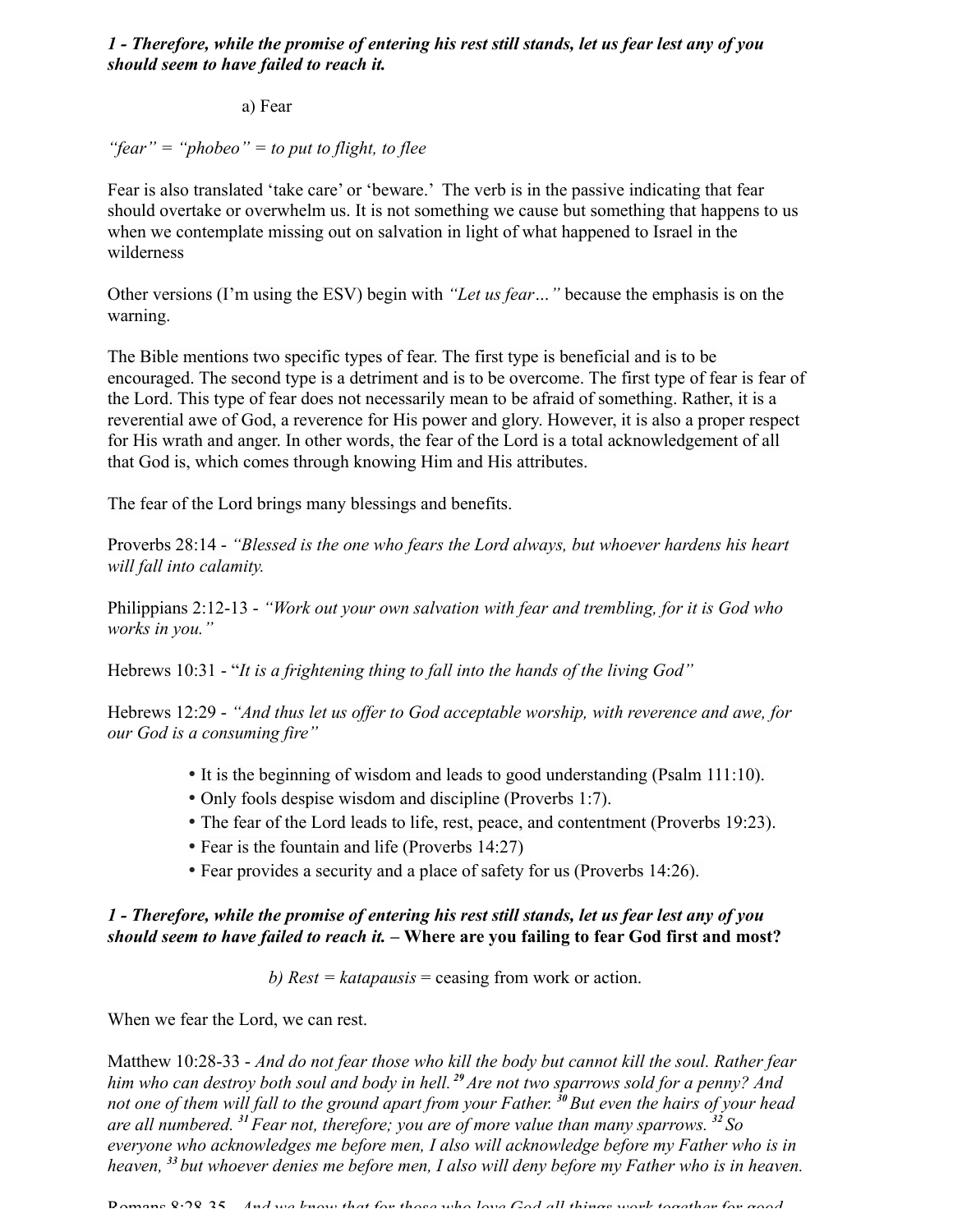Romans 8:28-35 - *And we know that for those who love God all things work together for good, for those who are called according to his purpose. <sup>29</sup>For those whom he foreknew he also predestined to be conformed to the image of his Son, in order that he might be the firstborn among many brothers. <sup>30</sup>And those whom he predestined he also called, and those whom he called he also justified, and those whom he justified he also glorified. <sup>31</sup>What then shall we say to these things? If God is for us, who can be against us? <sup>32</sup>He who did not spare his own Son but gave him up for us all, how will he not also with him graciously give us all things? <sup>33</sup>Who shall bring any charge against God's elect? It is God who justifies. <sup>34</sup>Who is to condemn? Christ Jesus is the one who died—more than that, who was raised—who is at the right hand of God, who indeed is interceding for us. <sup>35</sup>Who shall separate us from the love of Christ?*

Rest in the Bible:

1. Gen. 2:2, God's rest on the seventh day of creation

2. Num. 13-14, Joshua's rest which was the Promised Land

3. Ps. 95:7-11, David's rest which was peace from enemies and war

4. Heb. 4:1, 10-11, the day of rest as a reference to peace with God and life with God (heaven)

Applied to God's rest it means to stop trying to save yourself.

ILL - Israel's major blunder was Kadesh-Barnea but how many times in the OT when Israel was at war with a foreign power did, they make treaties with other nations in an effort to save themselves and failed to rest in God?

## *1 - Therefore, while the promise of entering his rest still stands, let us fear lest any of you should seem to have failed to reach it. –* **Where are you failing to rest?**

c) "Fail to reach" = to come short

Romans 3:23 – "*All have sinned and come short of the glory of God*."

"and fall short" = "καὶ ὑστεροῦνται" *= husterountai* = deprived, lacing, bereaved,

Matthew Henry - "as the archer comes short of the mark, as the runner comes short of the prize"

This verb ὑστερέω (hustereo) occurs sixteen times in the NT and consistently denotes the lacking of something, in the case of Israel in the wilderness, lacking obedience.

- the rich young man lacks just one thing (Mark 10:21),
- the younger son lacked what he needed in the far country (Luke 15:14),
- the disciples are sent out without travel equipment and yet lacked nothing (Luke  $22:35$ ).
- the Corinthians are not lacking in any gift (1 Cor 1:7),
- God honors the body part that appears to be lacking (1 Cor 12:24),
- God's faithful are lacking in the sense of being destitute (Heb 11:37).
- In Phil 4:12, Paul speaks of being in lack as opposed to abounding (περισσεύω).
- Two instances in Numbers denote "refrain from" (Num 9:7) or "fail to keep" (Num 9:13)

When we lack the fear of God, we have too much fear for other things. When we have too much fear of other things, we have too little fear of God.

Acts 5:29-31 - *"We must obey God rather than men. <sup>30</sup>The God of our fathers raised Jesus, whom you killed by hanging him on a tree. <sup>31</sup>God exalted him at his right hand as Leader and Savior, to give repentance to Israel and forgiveness of sins. <sup>32</sup>And we are witnesses to these things, and so is the Holy Spirit, whom God has given to those who obey him."*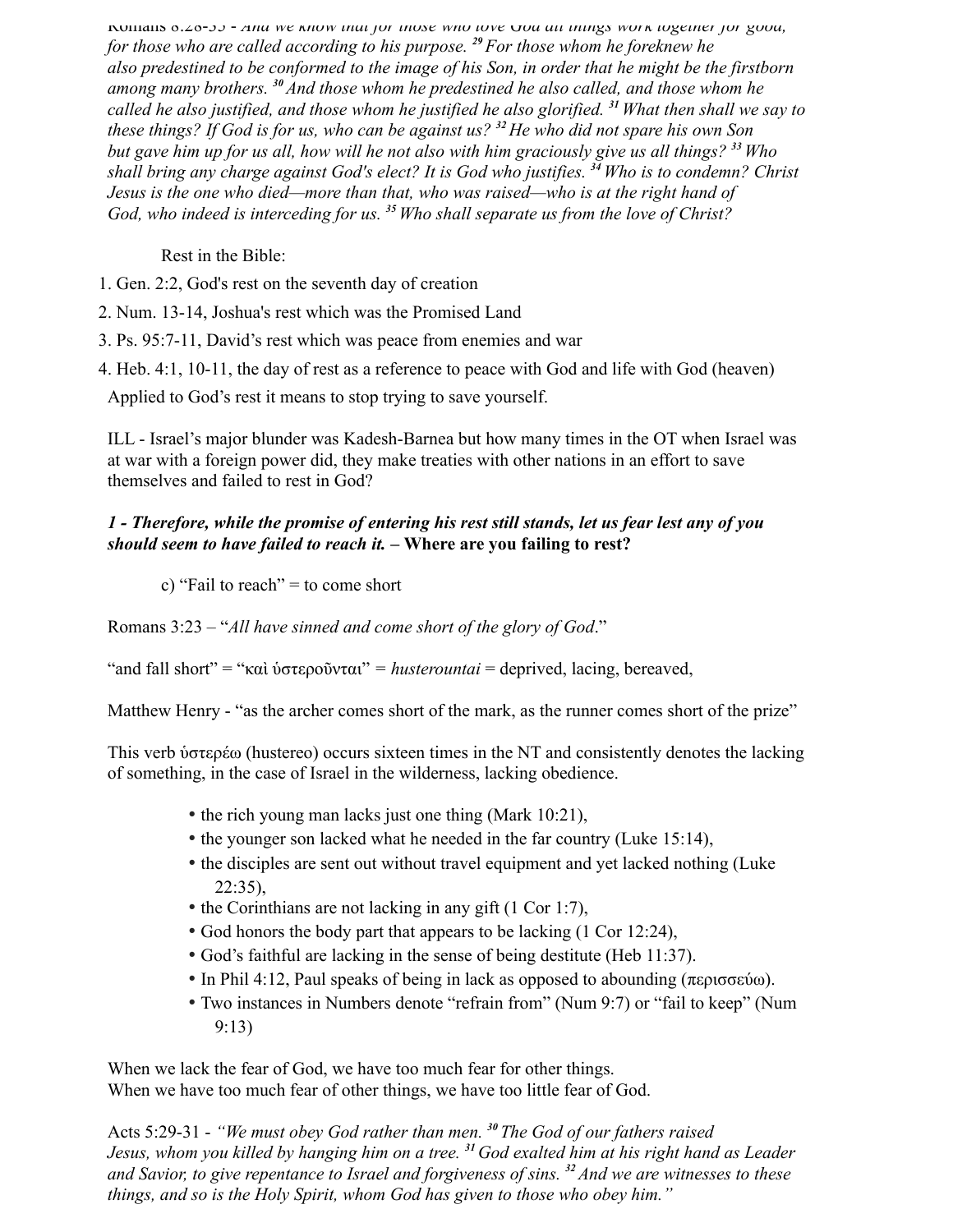2 Timothy 1:3-12 - *I thank God whom I serve, as did my ancestors, with a clear conscience, as I remember you constantly in my prayers night and day. <sup>4</sup>As I remember your tears, I long to see you, that I may be filled with joy. <sup>5</sup>I am reminded of your sincere faith, a faith that dwelt first in your grandmother Lois and your mother Eunice and now, I am sure, dwells in you as well. <sup>6</sup>For this reason I remind you to fan into flame the gift of God, which is in you through the laying on of my hands, <sup>7</sup>for God gave us a spirit not of fear but of power and love and self-control. <sup>8</sup>Therefore do not be ashamed of the testimony about our Lord, nor of me his prisoner, but share in suffering for the gospel by the power of God, <sup>9</sup>who saved us and called us to a holy calling, not because of our works but because of his own purpose and grace, which he gave us in Christ Jesus before the ages began, <sup>10</sup>and which now has been manifested through the appearing of our Savior Christ Jesus, who abolished death and brought life and immortality to light through the gospel, <sup>11</sup>for which I was appointed a preacher and apostle and teacher, <sup>12</sup>which is why I suffer as I do. But I am not ashamed, for I know whom I have believed, and I am convinced that he is able to guard until that day what has been entrusted to me.*

Fearing God will inhibit Timothy's fear of suffering and shame when he remembers, among other things, that Jesus has 'abolished' death.

By failing to obey God, they failed "God's glory." Just as God placed Adam and Eve in the Garden and they failed "God's glory" by their disobedience, so Israel fails his intended end for the nation to enter the Promised Land.

*1 - Therefore, while the promise of entering his rest still stands, let us fear lest any of you should seem to have failed to reach it. –* **What are you failing to reach as a result of failing to fear God first and most?**

### **Second: Verse Two**

### **2 -** *For good news came to us just as to them, but the message they heard did not benefit them, because they were not united by faith with those who listened*

The Israelites heard and then saw what God could do –

Exodus 14:10-14 & 28 - *When Pharaoh drew near, the people of Israel lifted up their eyes, and behold, the Egyptians were marching after them, and they feared greatly. And the people of Israel cried out to the LORD. <sup>11</sup>They said to Moses, "Is it because there are no graves in Egypt that you have taken us away to die in the wilderness? What have you done to us in bringing us out of Egypt? <sup>12</sup>Is not this what we said to you in Egypt: 'Leave us alone that we may serve the Egyptians'? For it would have been better for us to serve the Egyptians than to die in the wilderness." <sup>13</sup>And Moses said to the people, "Fear not, stand firm, and see the salvation of the LORD, which he will work for you today. For the Egyptians whom you see today, you shall never see again. <sup>14</sup>The LORD will fight for you, and you have only to be silent…..28* - all the host of Pharaoh that had followed them into the sea, not one of them remained.

And yet, Israel failed to enter into God's Promised Land rest for fear of other enemies far less formidable than Egypt

**ASIDE:** (We all know that faith is a gift of God (Ro 2:8) but this text is not about the sovereignty of God, i.e., "*I will have mercy on whom I will have mercy*" (Ro 8:14) but on the responsibility of humans to believe the gospel when it is heard.

From R.C. Sproul - "Romans 8:7–8 explains that it is impossible for minds set on the flesh to please God and obey Him. People who are not in Christ are in the flesh, so they lack the ability to do the Lord's will. Since His will for us is that we trust in His promises, unbelievers are incapable in themselves of believing in Christ Jesus for salvation. Furthermore, John 3:3 says that we cannot even see the kingdom of God unless we are first born again by the Spirit. If we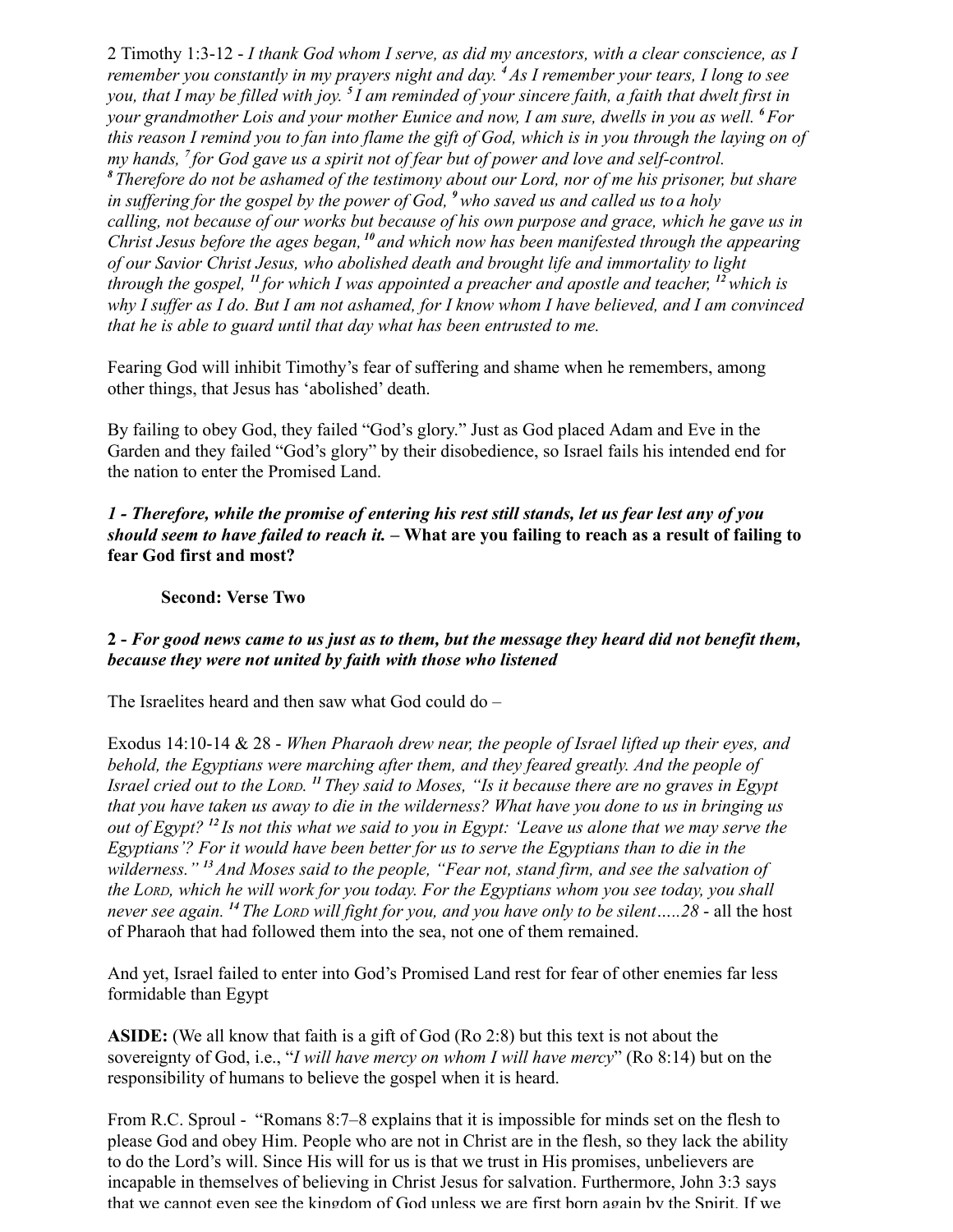that we cannot even see the kingdom of God unless we are first born again by the Spirit. If we cannot see God's kingdom, we can by no means enter it. In sum, faith can arise only from a new heart. To put it in theological categories: regeneration precedes faith.

Faith is a gift of the Lord to undeserving people, the outworking of God's electing grace and the atonement of Jesus for His own. Ephesians 2:8 confirms the truth that faith is ultimately a gift of God. "The gift of God" in the original Greek appears in the neuter grammatical form, which means that it refers back to both grace and faith earlier in the verse. Grace *and* faith are divine gifts, and our Father does not give them to all people. Only this view of faith is consistent with the biblical teaching on the pervasiveness of our depravity and our desperate state apart from Christ.

Sinners are intellectually able to understand the basic content of the gospel, but they lack the moral ability to believe the gospel. That is, they are wholly unwilling to turn from their sin and rest in Christ alone until the Spirit changes their hearts and enables them to heed the preaching of the gospel of God (Acts 13:13–52)."

Those Hebrews who fell in the wilderness saw and heard God's word but hearing the gospel only, doesn't save us. It has to be combined with faith.

The Bible says clearly that human beings are genuinely responsible. Romans 14:12, for instance, tells us plainly that every person "will give an account of himself to God." And Scripture consistently commands us to repent (Acts 17:30), to believe (16:31), to obey (Matt. 28:20), to work out our salvation (Phil. 2:12), to do good (Gal. 6:9), to set our minds on things above (Col. 3:2), to pray at all times (1 Thess. 5:17), and to make disciples of all nations (Matt. 28:18).

Ill - Isaiah 10 - "Woe to Assyria, the rod of My anger." At first glance, this makes no sense. If Assyria is functioning as an instrument of God's judgment, why is He pronouncing condemnation on the Assyrians?

V 6 - "I send it against a godless nation [Judah, the southern part of the kingdom] and commission it against the people of My fury" (v. 6). The Jews are thus designated as the people of God's fury. God holds Israel fully responsible for their disbelief; fully responsible for their idolatry; fully responsible for their rebellion and their rejection of Him, His Word, and His worship. So He commissions the Assyrians to come against them.

God grabs Assyria by the nape of its national neck and assigns it to be the instrument of His fury against the godless people of Judah who have rejected and rebelled against Him.

Verse 7, "Yet it [Assyria] does not so intend, nor does it plan so in its heart." Assyria is the instrument of God's judgment—and the Assyrians themselves are clueless about it. It was never Assyria's purpose, motive, or intention to serve God. They had no interest in the God of Scripture—they didn't even believe in Him. Rather, Assyria planned in its own heart to cut off many nations.

But does being instruments of divine wrath somehow exonerate them from responsibility for the evil inherent in their military policies? If this irresistible divine decree brings them to Israel, what culpability do they have for their actions? And yet Scripture is clear that they will be held accountable.

Verse 12 says that when God has finished using Assyria as an instrument of His fury, "So it will be that when the Lord has completed all His work on Mount Zion and on Jerusalem, He will say, 'I will punish the fruit of the arrogant heart of the king of Assyria and the pomp of his haughtiness."

Vs 12-13 - "I will punish the fruit of the arrogant heart of the king of Assyria and the pomp of his haughtiness. For he has said, 'By the power of my hand and by my wisdom I did this'"